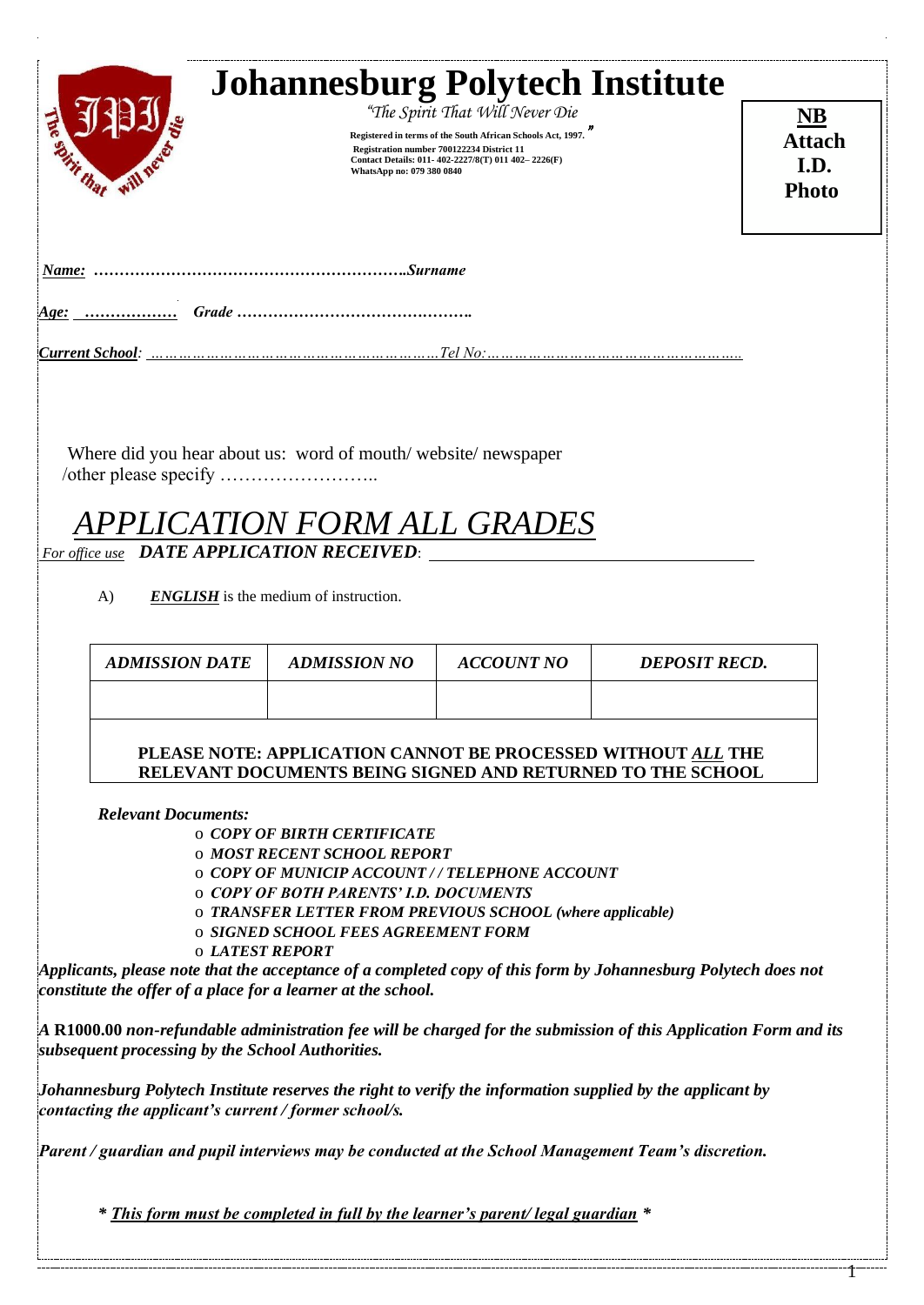# **LEARNER INFORMATION**

#### *GRADE APPLIED FOR YEAR OF ENROLEMENT AT J.P.I*

*NB. THE SURNAME REFLECTED ON THE BIRTH CERTIFICATE / IDENTITY DOCUMENT IS THE ONLY SURNAME WE ARE ALLOWED TO USE FOR THE LEARNER.*

|    |                    | Title                                                                                                 | Initials | Surname                                                                                                           |
|----|--------------------|-------------------------------------------------------------------------------------------------------|----------|-------------------------------------------------------------------------------------------------------------------|
|    |                    |                                                                                                       |          |                                                                                                                   |
|    |                    |                                                                                                       |          |                                                                                                                   |
|    |                    |                                                                                                       |          |                                                                                                                   |
|    |                    | 3. Does the learner have a brother or sister at <i>Johannesburg Polytech Institute</i> ? How many     |          |                                                                                                                   |
|    |                    |                                                                                                       |          |                                                                                                                   |
|    | 2.                 |                                                                                                       |          |                                                                                                                   |
|    | 3.                 |                                                                                                       |          |                                                                                                                   |
|    | 4.                 |                                                                                                       |          |                                                                                                                   |
|    | $\boldsymbol{4}$ . |                                                                                                       |          |                                                                                                                   |
|    |                    | 5. Has the applicant ever been expelled, dismissed, suspended or refused admission to another school? |          |                                                                                                                   |
|    |                    |                                                                                                       |          |                                                                                                                   |
|    |                    |                                                                                                       |          | 6. Are all fees paid up to date at the applicant's current and / or former school/s? If not, please state reasons |
|    |                    |                                                                                                       |          |                                                                                                                   |
| 7. |                    |                                                                                                       |          |                                                                                                                   |
| 8. |                    |                                                                                                       |          |                                                                                                                   |
|    |                    |                                                                                                       |          |                                                                                                                   |
| 9. |                    |                                                                                                       |          |                                                                                                                   |
|    |                    |                                                                                                       |          |                                                                                                                   |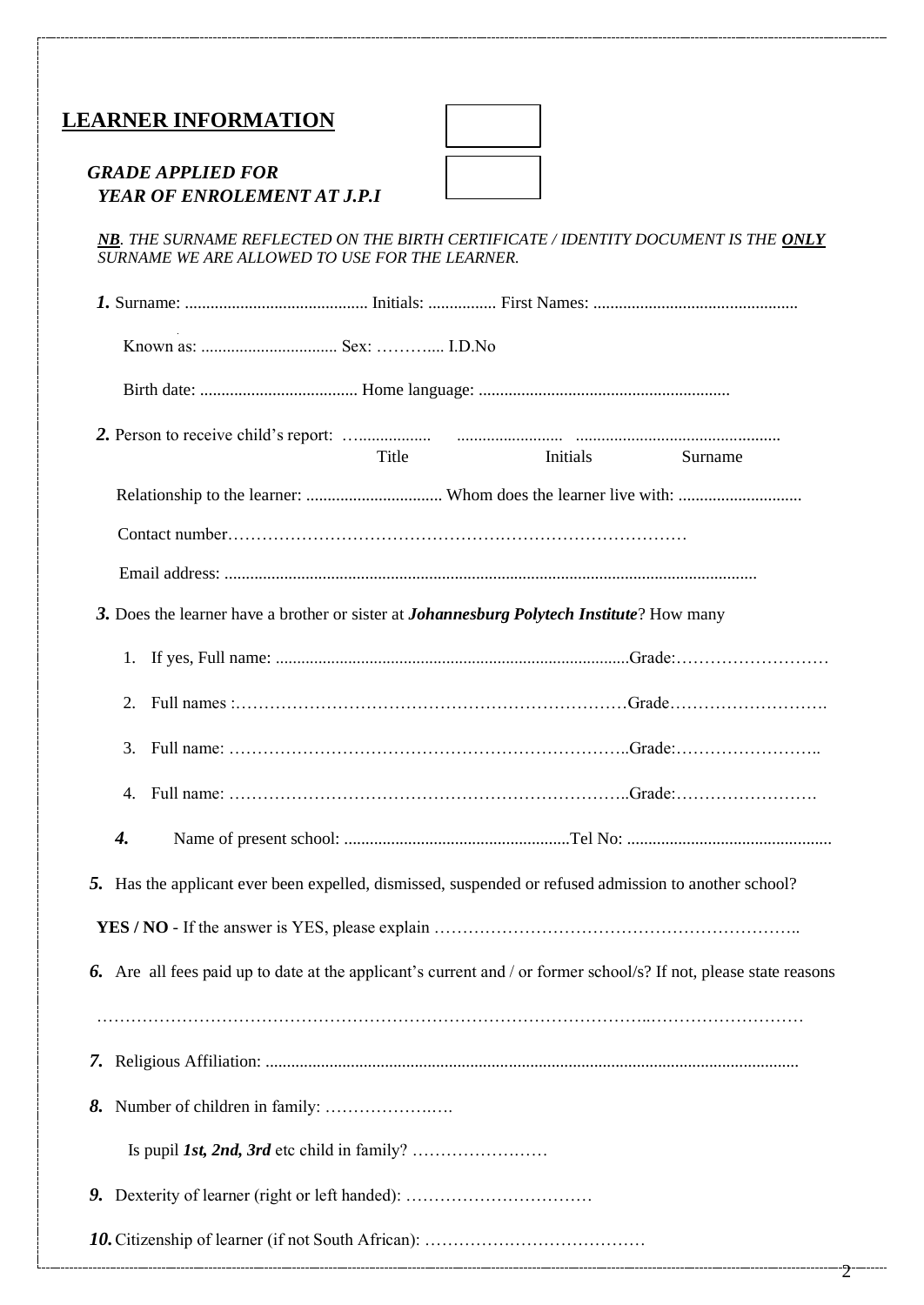#### PLEASE PROVIDE ANY FURTHER RELEVANT INFORMATION ABOUT THE APPLICANT **UNDER THE FOLLOWING SECTIONS:**

**ACADEMIC**: - achievements, learning difficulties, medical disorders, etc.

### NON- ACADEMIC INTERESTS AND ACHIEVEMENTS - eg. Sport, Music, Art, Hobbies:

... ... ... ... ... ... ... ... ... ... ... ... ... ... ... ... ... ... ... ... ... ... ... ... ... ... ... ... ... ... ... ... ... ... ... ... ... ... ... ... ... ... ... ... ... ... ..

# PERSONALITY AND HEALTH:

### POSITIONS OF AUTHORITY / LEADERSHIP PREVIOUSLY HELD (School / Church/ Community):

... ... ... ... ... ... ... ... ... ... ... ... ... ... ... ... ... ... ... ... ... ... ... ... ... ... ... ... ... ... ... ... ... ... ... ... ... ... ... ... ... ... ... ... ... ... .

# **MEDICAL DETAILS**